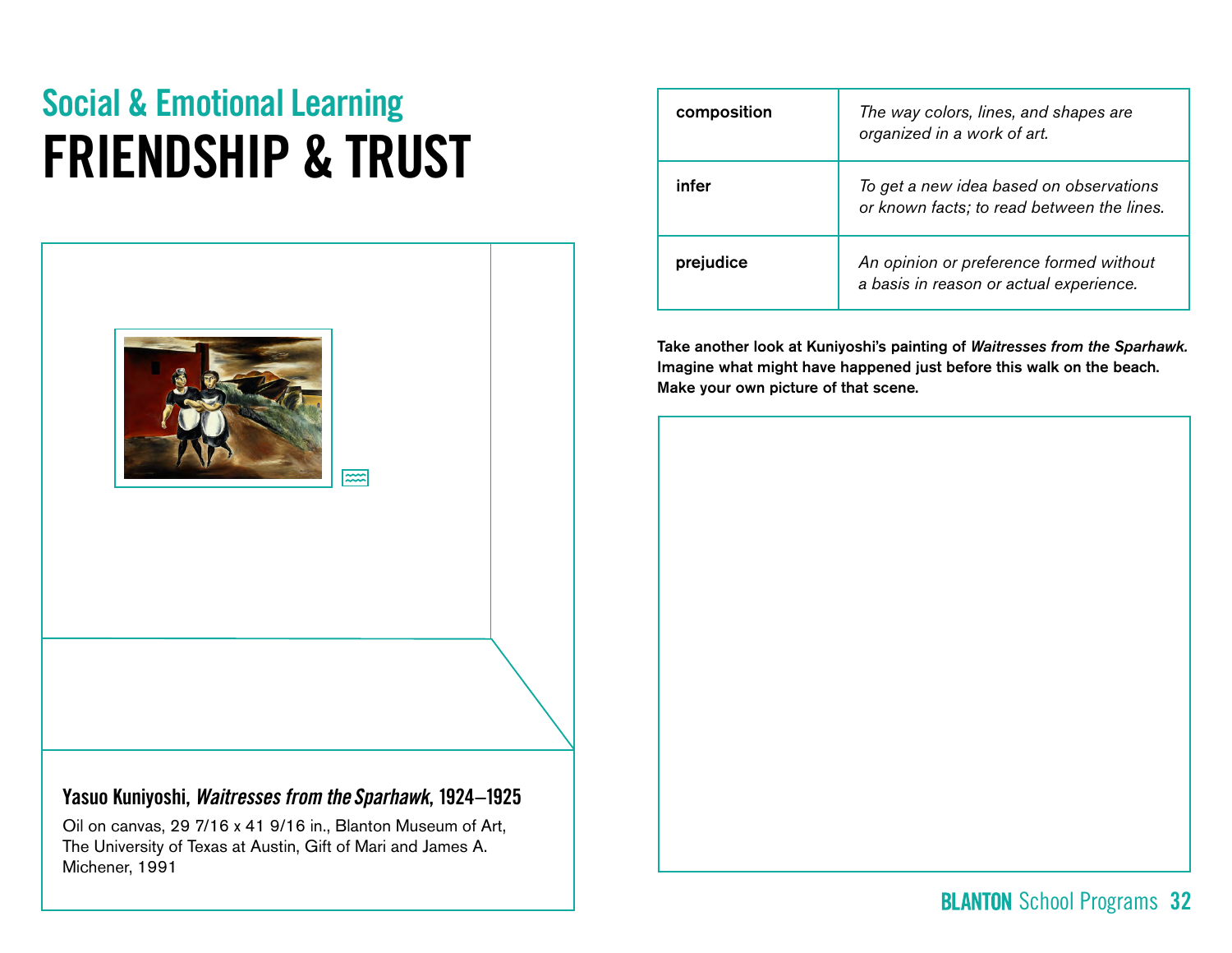

This dreamlike image invites us to think about friendship. What qualities do you look for in a friend?

- 
- 
- 
- 
- 

What are these two friends saying to each other? Who can you count on to hear your secrets, or to help you out in a stressful situation? Make a portrait of this friend or write a story about an adventure you shared.